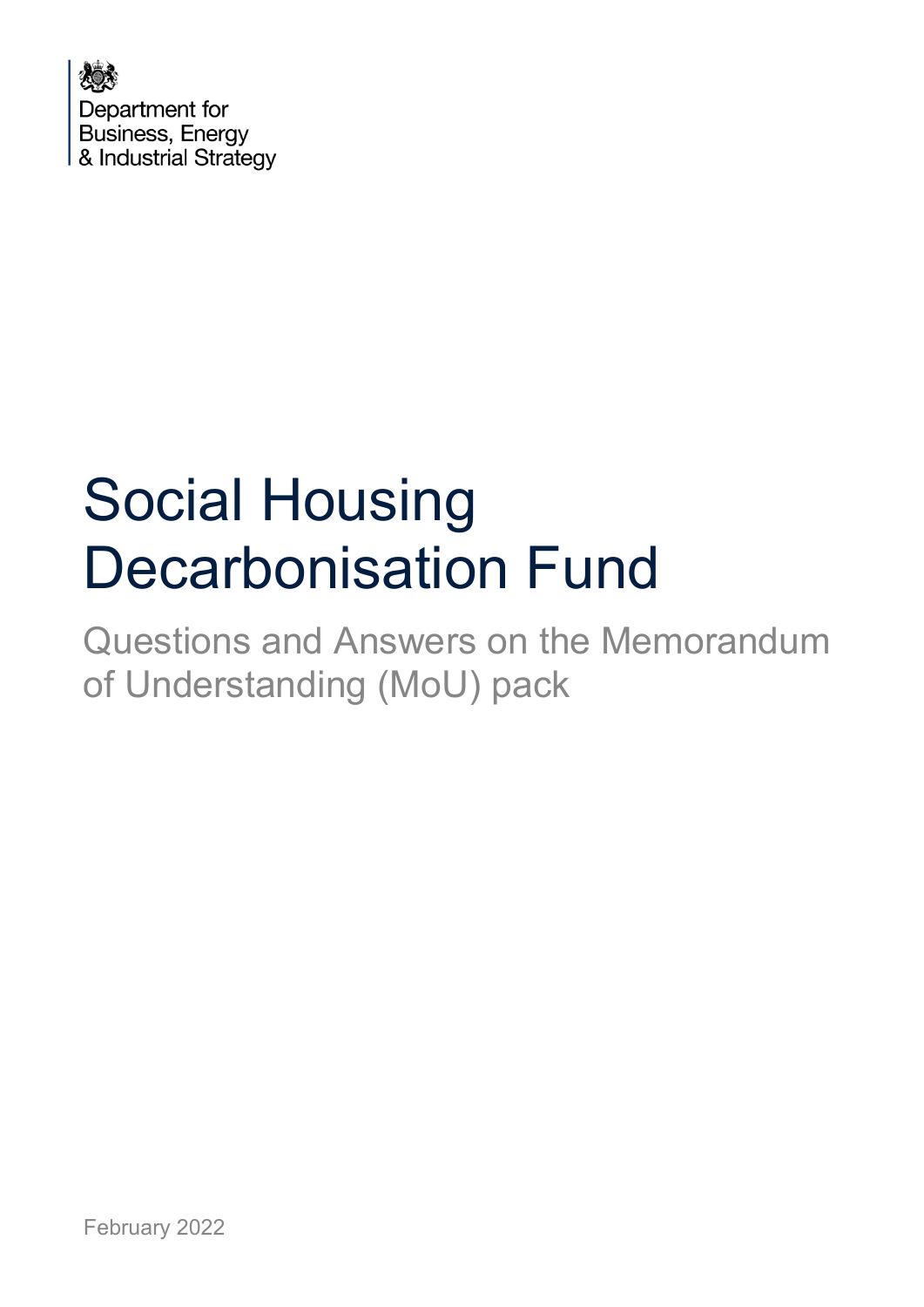

© Crown copyright 2022

This publication is licensed under the terms of the Open Government Licence v3.0 except where otherwise stated. To view this licence, visit <u>nationalarchives.gov.uk/doc/open-government-licence/version/3</u> or write to the Information Policy Team, The National Archives, Kew, London TW9 4DU, or email: [psi@nationalarchives.gsi.gov.uk.](mailto:psi@nationalarchives.gsi.gov.uk)

Where we have identified any third-party copyright information you will need to obtain permission from the copyright holders concerned.

Any enquiries regarding this publication should be sent to us at: [shdf.wave1.mou@beis.gov.uk](mailto:shdf.wave1.mou@beis.gov.uk)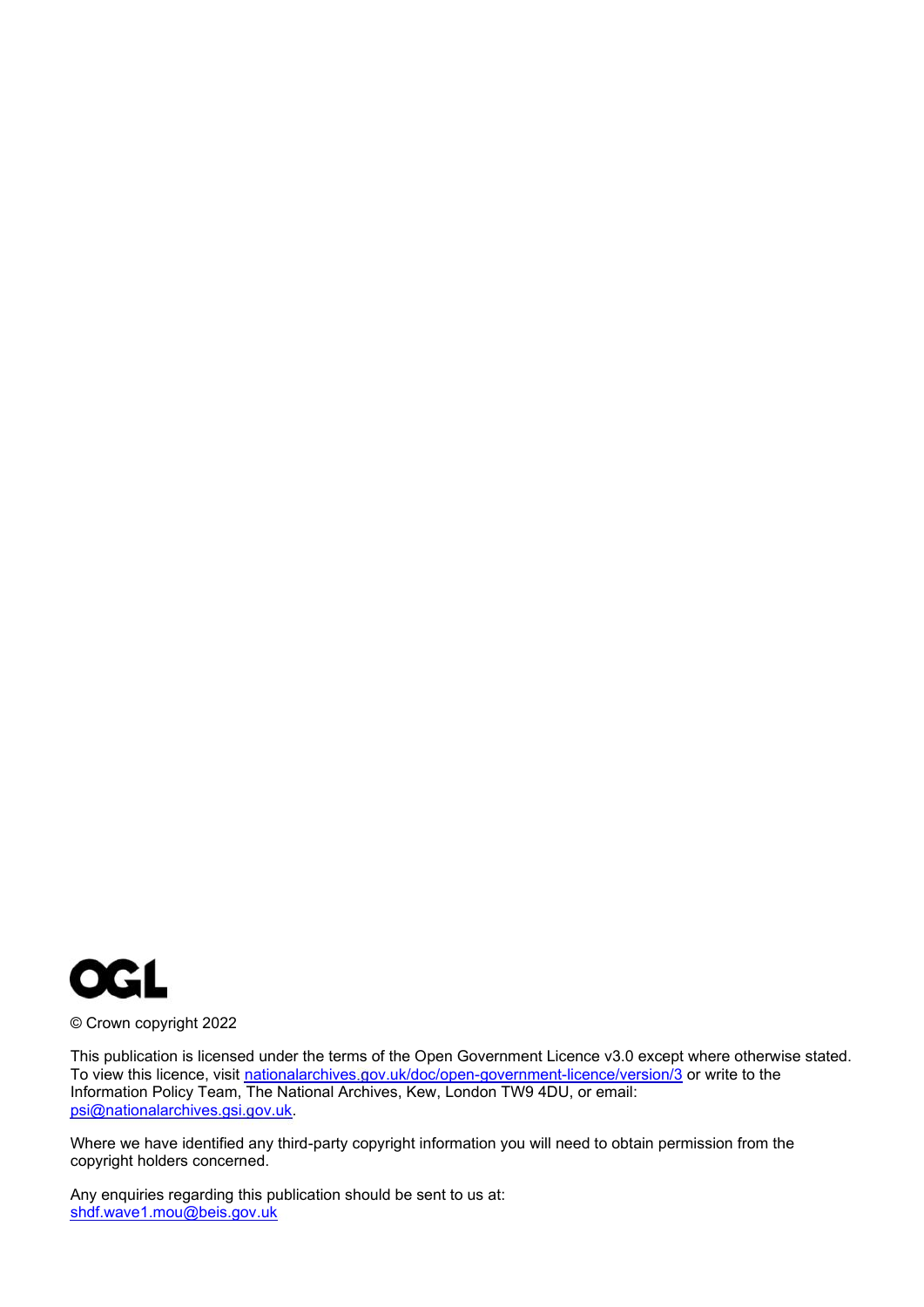## **Contents**

| Appendix B: Data Sharing Agreement Walkthrough Pack [1988] [1988] [1988] Appendix B: Data Sharing Agreement Walkthrough Pack [1988] [1988] [1988] [1988] [1988] [1988] [1988] [1988] [1988] [1988] [1988] [1988] [1988] [1988] | $\overline{4}$ |
|--------------------------------------------------------------------------------------------------------------------------------------------------------------------------------------------------------------------------------|----------------|
|                                                                                                                                                                                                                                | $\overline{4}$ |
|                                                                                                                                                                                                                                | $-5$           |
|                                                                                                                                                                                                                                |                |
|                                                                                                                                                                                                                                |                |
|                                                                                                                                                                                                                                |                |
|                                                                                                                                                                                                                                | $\sim$ 8       |
|                                                                                                                                                                                                                                | - 9            |
|                                                                                                                                                                                                                                | 11             |
|                                                                                                                                                                                                                                | 13             |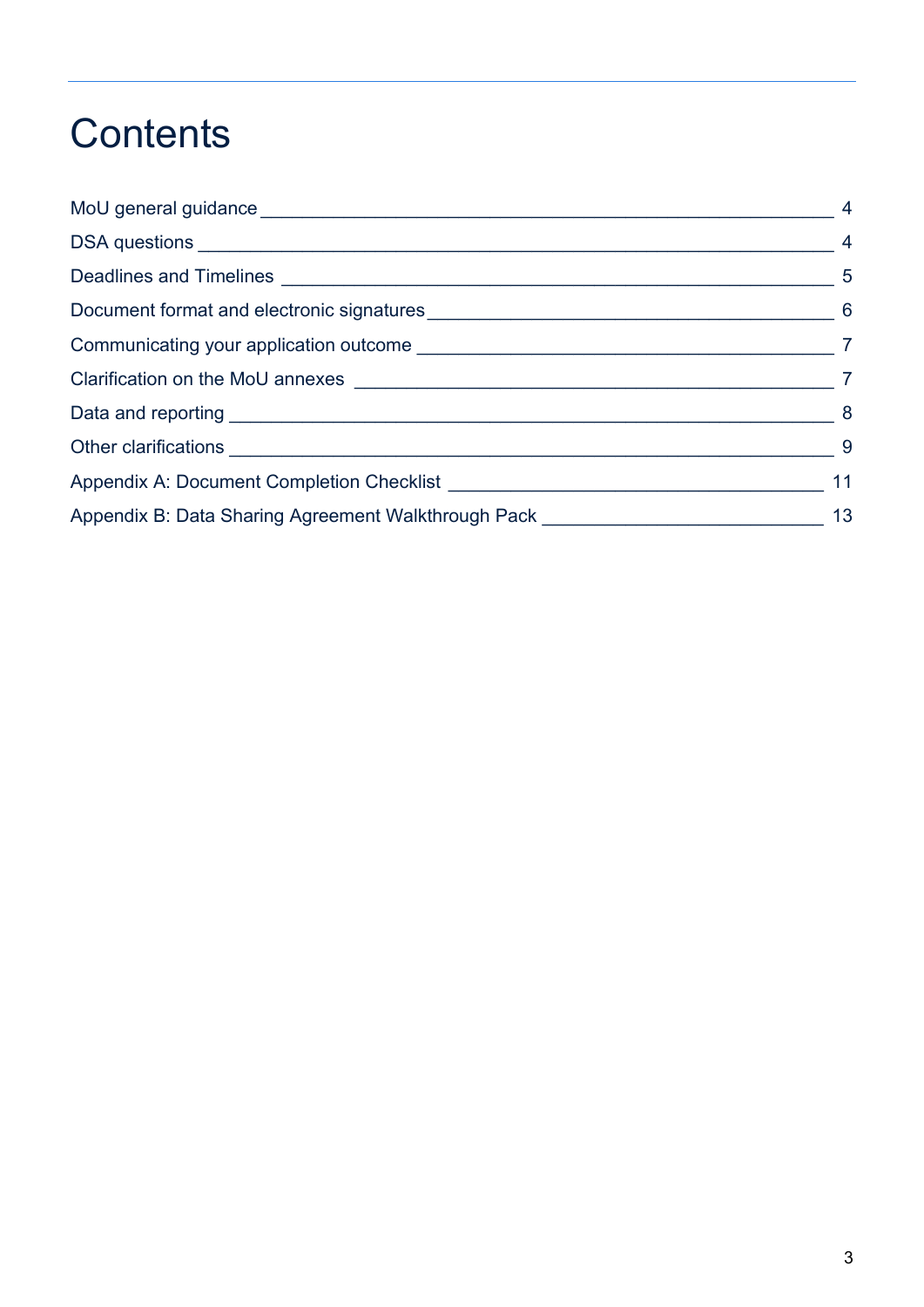## <span id="page-3-0"></span>MoU general guidance

#### **What is a Memorandum of Understanding (MoU)?**

This MoU is an agreement between the Department for Business, Energy and Industrial Strategy (BEIS) and the grant-winning Local Authority (LA) that set out expectations of both parties in relation to the funding being provided as part of Wave 1 of the Social Housing Decarbonisation Fund (SHDF – Wave 1).

## <span id="page-3-1"></span>DSA questions

#### **What is a Data Sharing Agreement (DSA)?**

A DSA sets out the purpose of the data sharing, covers what happens to the data at each stage, sets standards and helps all the parties involved in sharing to be clear about their roles and responsibilities. It ensures both projects and BEIS' data sharing responsibilities are lawful, safe and ethical. It is a crucial document intended to complement the MoU.

#### **We are not processing any personal data for the project. Do we need to complete a DSA?**

You are responsible for ensuring BEIS receive data to meet the conditions of your grant. Even if you are not processing personal data and instead directing third-parties in this task, you are responsible for directing this task. This DSA explains the grantwinning LA's and BEIS' joint data controller relationship under SHDF – Wave 1, and it is expected that each project operate under the DSA provided to support delivery.

#### **Why does the DSA say we need to issue BEIS' and our own Privacy Notice separately?**

Achieving bilateral agreement on a joint Privacy Notice is significantly more resourceintensive for BEIS and projects alike. The provided DSA empowers you to adapt any existing Privacy Notice you have within your organisation against the Privacy Notice requirements (paragraphs 31-37 of the DSA), without having to seek approval from BEIS on your draft. This seeks to ensure both parties are GDPR compliant and transparent when collecting and processing data in connection with the delivery of the project.

#### **Why do we need to ask for consent?**

Almost all data shared under the project is processed on a public interest basis. However, personal data collected in connection with SHDF – Wave 1 research and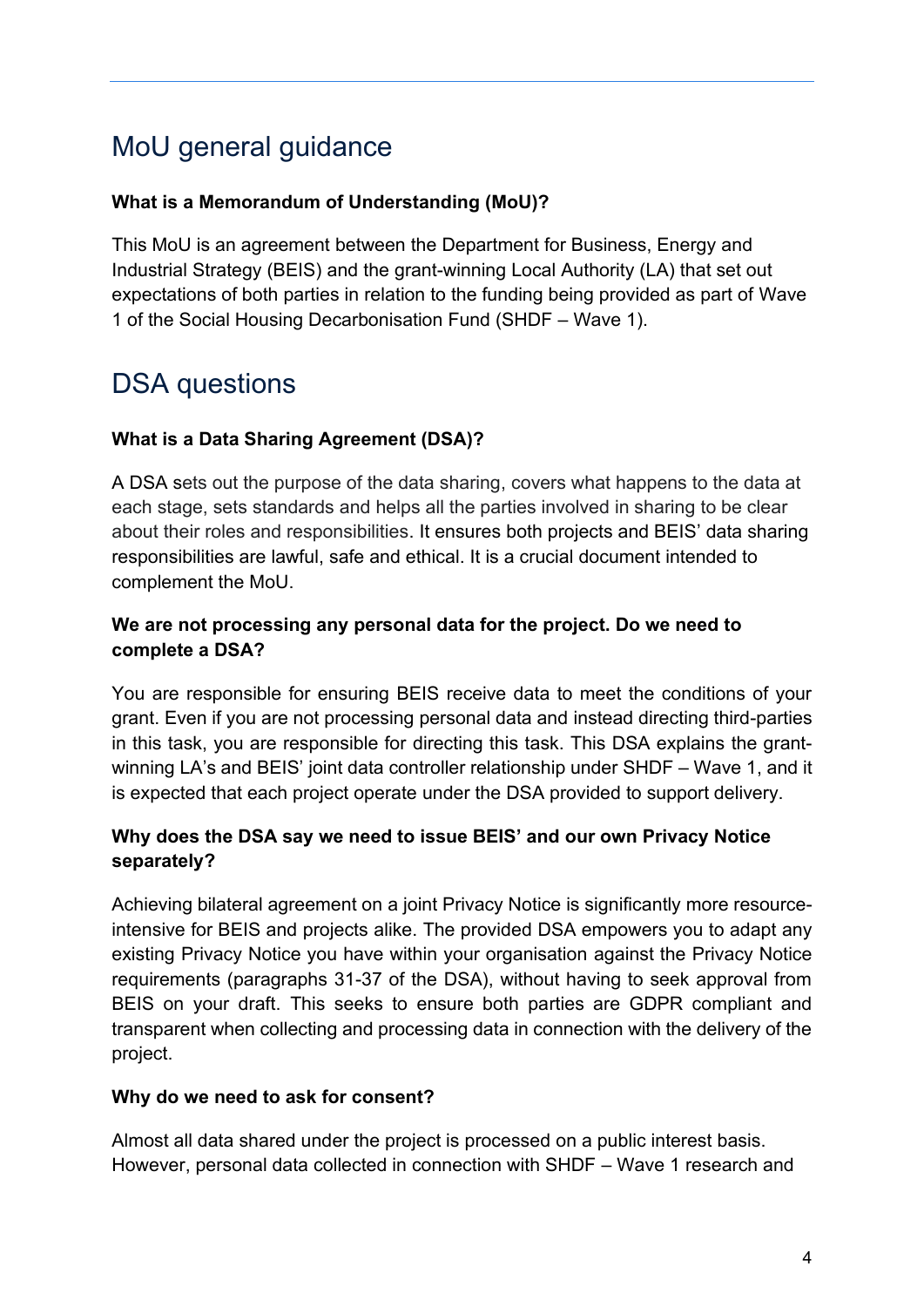evaluation activities will be subject to consent. BEIS SHDF advise you to use the Consent Form offered in Appendix G of the DSA.

Further information on BEIS' research will be provided later into delivery of the programme. If you have concerns or further questions in respect of the consent process, please contact [shdf.wave1.mou@beis.gov.uk.](mailto:shdf.wave1.mou@beis.gov.uk)

#### **We have our own Privacy Notice that we'd prefer to use. Do we have to use the template Privacy Notice in Appendix F of the DSA?**

It is your responsibility to ensure that data subjects are informed about how and why their personal data is processed under your project and can provide informed consent. You must issue a **Privacy Notice** for how your project will process personal data, in addition to **BEIS' Privacy Notice**<sup>1</sup> and the **Consent Form** (Appendix G of the DSA).

Appendix F of the DSA is offered as a guide for creating your own Privacy Notice covering the data identified as necessary to share with BEIS. Placeholders and guidance are provided to assist in its completion.

You are welcome to work from an existing Privacy Notice within your organisation, rather than use this template, if you prefer.

Either way, you must ensure your Privacy Notice covers the processing of personal data in your project, aligning with the data flows for your project, and meets the conditions in paragraphs 31-37 of the DSA. This is the responsibility of the lead LA to ensure your Privacy Notice meets UK GDPR compliance for your project.

## <span id="page-4-0"></span>Deadlines and Timelines

#### **Why is it imperative BEIS receives a signed MoU by the 28th February 2022?**

BEIS have set financial parameters within which we need to receive a signed MoU to ensure transfer of funding to LAs by the end of the FY 21/22. There is a risk that MoUs received after the deadline may lead to funding not being granted.

#### **We cannot return our MoU before the deadline; can we have a deadline adjustment?**

Any MoUs received after the 28<sup>th</sup> February 2022 may lead to LAs not receiving funding due to the time needed by BEIS to process payment before the end of the financial year.

<sup>&</sup>lt;sup>1</sup> BEIS SHDF Privacy Notice – Available here: <u>https://www.gov.uk/government/publications/social-</u> [housing-decarbonisation-fund/social-housing-decarbonisation-fund-privacy-notice](https://www.gov.uk/government/publications/social-housing-decarbonisation-fund/social-housing-decarbonisation-fund-privacy-notice)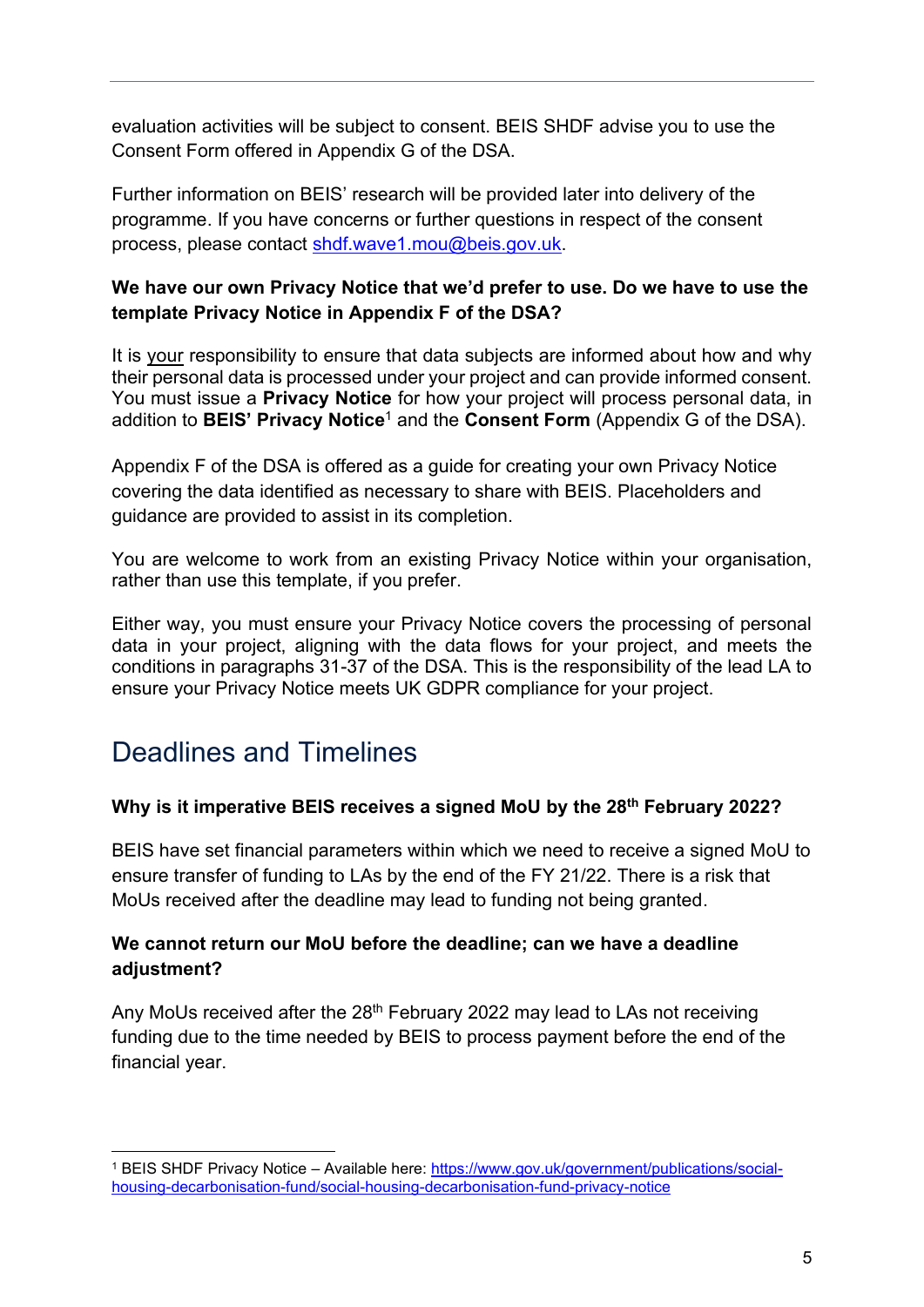Should any LA be unable to meet the deadline, please email us at [shdf.wave1.mou@beis.gov.uk](mailto:shdf.wave1.mou@beis.gov.uk) and we will try to work with you to find a solution.

#### **We cannot return our DSA before the deadline; can we have a deadline adjustment?**

We recognise that Data Protection Impact Assessments (DPIAs), a preliminary step to completing the DSA, take time to complete. If grant-winners are unable to return a DSA by the 28<sup>th</sup> February 2022 (along with the signed MoU), they must at minimum confirm a contact who BEIS can liaise with to support the process and ensure the DSA is in progress, signed as soon as possible, and returned to us no later than the 15th April 2022.

#### **How do we return our signed MoU and associated documents?**

You should return these by email to [shdf.wave1.mou@beis.gov.uk](mailto:shdf.wave1.mou@beis.gov.uk)

#### **What are the next steps once we return the signed MoU and associated documents?**

Once BEIS are satisfied that you have returned all the documents necessary for the funding to be provided, and so long as this is on or before the deadline of the  $28<sup>th</sup>$ February 2022, we will arrange for the payment to be made (as set out in paragraph 11 of the MoU). We recommend that you do not commission any work that you intend to undertake as part of SHDF – Wave 1 until this payment has been made. The grant cannot be used to pay for Eligible Expenditure incurred before the date of the MoU.

The commencement date of the MoU will be the date at which BEIS signs the MoU. Once you receive the funding, you should commence reporting as per the reporting requirements set out in the MoU.

## <span id="page-5-0"></span>Document format and electronic signatures

#### **Is there an opportunity to change the content of the MoU?**

The MoU and associated documents have undergone a rigorous approval process by our legal and commercial teams. As a result, it is not possible to make amendments and the MoU can only be shared in a PDF format. If this presents an issue and the signing process is difficult to achieve within the timeline specified, please contact us.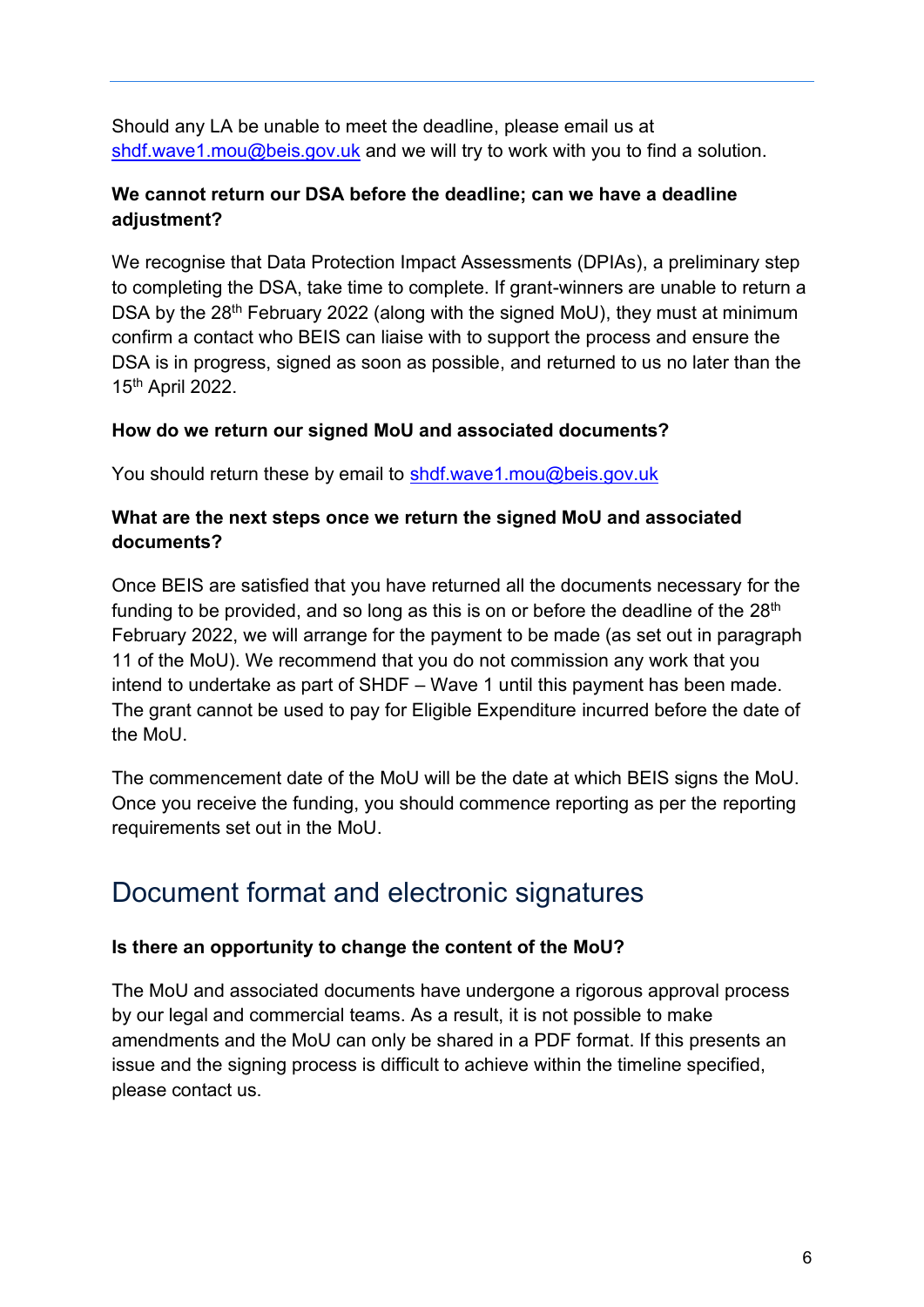#### **It is challenging to gather wet signatures in time. Is there a possibility the MoU can be returned with electronic signatures?**

Yes. We allow the use of electronic signatures for the release of funding. These electronic signatures must be provided using the PDF format. These should be followed up with a wet signature as soon as possible; this can be provided as a scanned copy emailed to [shdf.wave1.mou@beis.gov.uk.](mailto:shdf.wave1.mou@beis.gov.uk)

## <span id="page-6-0"></span>Communicating your application outcome

#### **Are LAs able to communicate the outcome of their bids?**

LAs are welcome to inform their delivery partners, consortium partners and other necessary parties that BEIS has offered you funding under the SHDF – Wave 1 project, however, funding is contingent on both BEIS and the Lead LA signing and returning an MoU (with the supporting documentation).

Please also refer to paragraph 14 of the MoU in relation to any public communications about SHDF – Wave 1.

## <span id="page-6-1"></span>Clarification on the MoU annexes

#### **What is the difference between Annex 1 (Section 151 or Section 73 Officer Declaration) and Annex 2 (Grant Determination)?**

The Grant Determination is legally binding and the purpose of this is to ensure the funding will only be used for capital projects. This aligns with the spending requirements of section 31 of the Local Government Act 2003. Annex 1 relates to evidenced grant claims, delivery as against the Proposal/Baseline Milestone Schedule and compliance with the MoU. These annexes should therefore be viewed as two independent documents: one for S31 spend (Annex 2) and one for the MoU (Annex 1).

#### **Why are BEIS asking for a Risk Register (Annex 4), we already provided this as part of our application?**

Due to the length of time between the competition submission and the award of the grant funding, BEIS require LAs to provide updated Risk Registers to take account of any changes which may have occurred. LAs should provide these updated risk registers using the template provided by BEIS in Annex 4. These should be returned along with the first Monthly Report.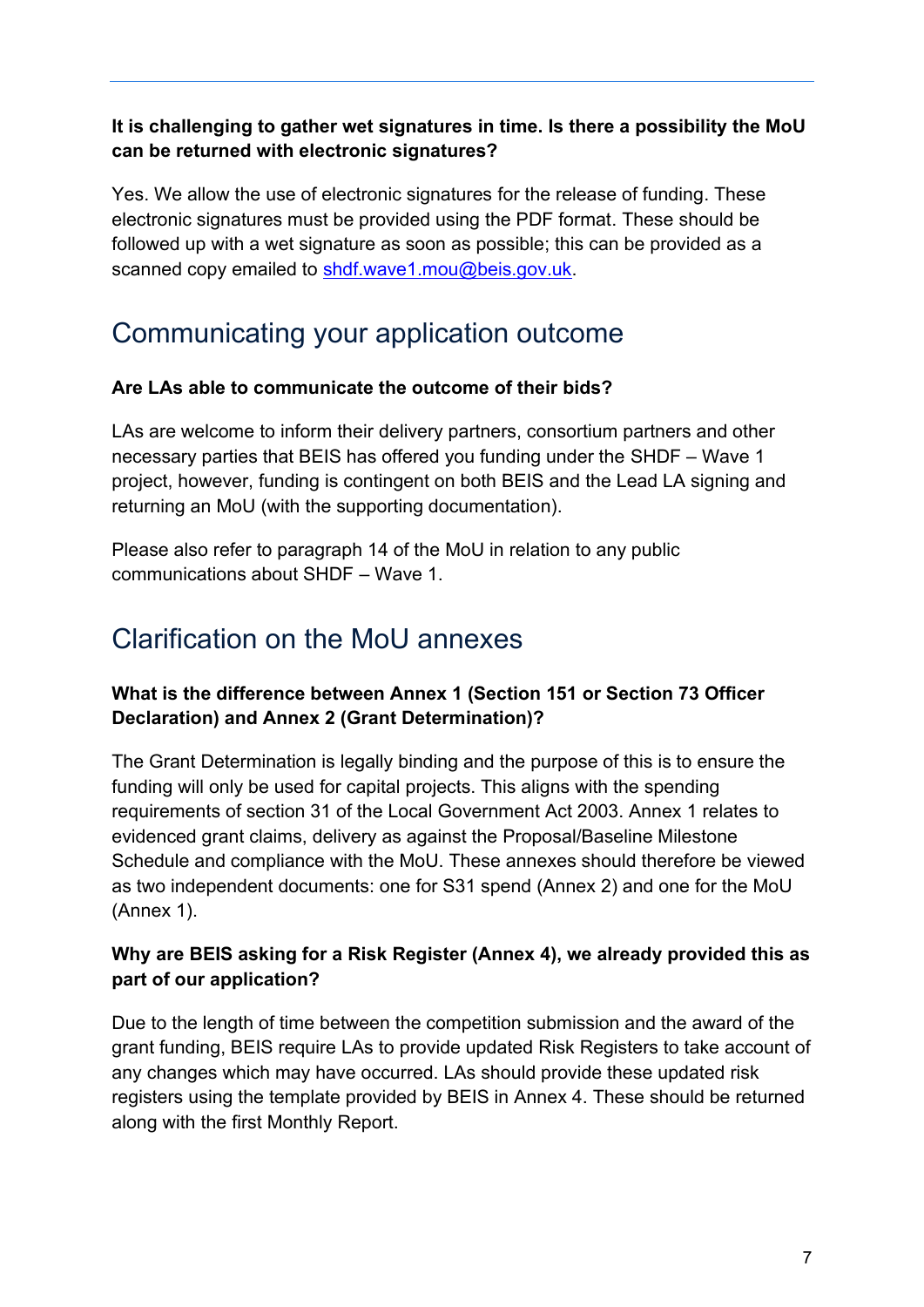#### **Do we have to provide our proposal in Annex 6a as part of our signed MoU return?**

The proposal referred to in Annex 6a of the MoU is the application that has previously been submitted as part of the competition. BEIS already have this information therefore LAs do not need to provide this again as part of the MoU signing process.

#### **Why are BEIS asking for an updated Baseline Milestone Schedule (Annex 6b), we already provided this as part of our application?**

The Baseline Milestone Schedules are critical for BEIS to measure the performance of projects. Due to the length of time between the competition submission and the award of the grant funding, BEIS require LAs to update their Baseline Milestone Schedules (table 5a in the competition application form) to take account of these adjustments in timescale. LAs should provide an updated version of table 5a as part of the return of signed MoUs, and a blank template is provided in Annex 6b of the MoU. It should be noted that overall numbers shouldn't change (i.e. the number of properties) from the schedule submitted in the application form, the change should just reflect updated dates based on the adjustments in timescale.

#### **Why has the list of data requirements (Annex 7) changed since the draft MoU?**

The Performance Management System was still in development when BEIS issued the draft MoU, therefore the list of data requirements has been developed further. Many of these requirements are per-property or one-off. A separate list of data items and the details of each data requirement is included in Appendix E of the DSA.

#### **Why has the AP1a form been added in Annex 9?**

This form has been added to enable BEIS to set up the LA on our payment system. It should be completed and returned as part of the signed MoU pack, regardless of whether BEIS has made a payment to the LA previously.

#### **Why has the Small Amounts of Funding Declaration been added in Annex 10?**

Please refer to the information in the 'Other clarifications' section below on Subsidy.

## <span id="page-7-0"></span>Data and reporting

#### **We do not understand the data requirements, can you provide further clarification on these?**

Please refer to Appendix E of the DSA.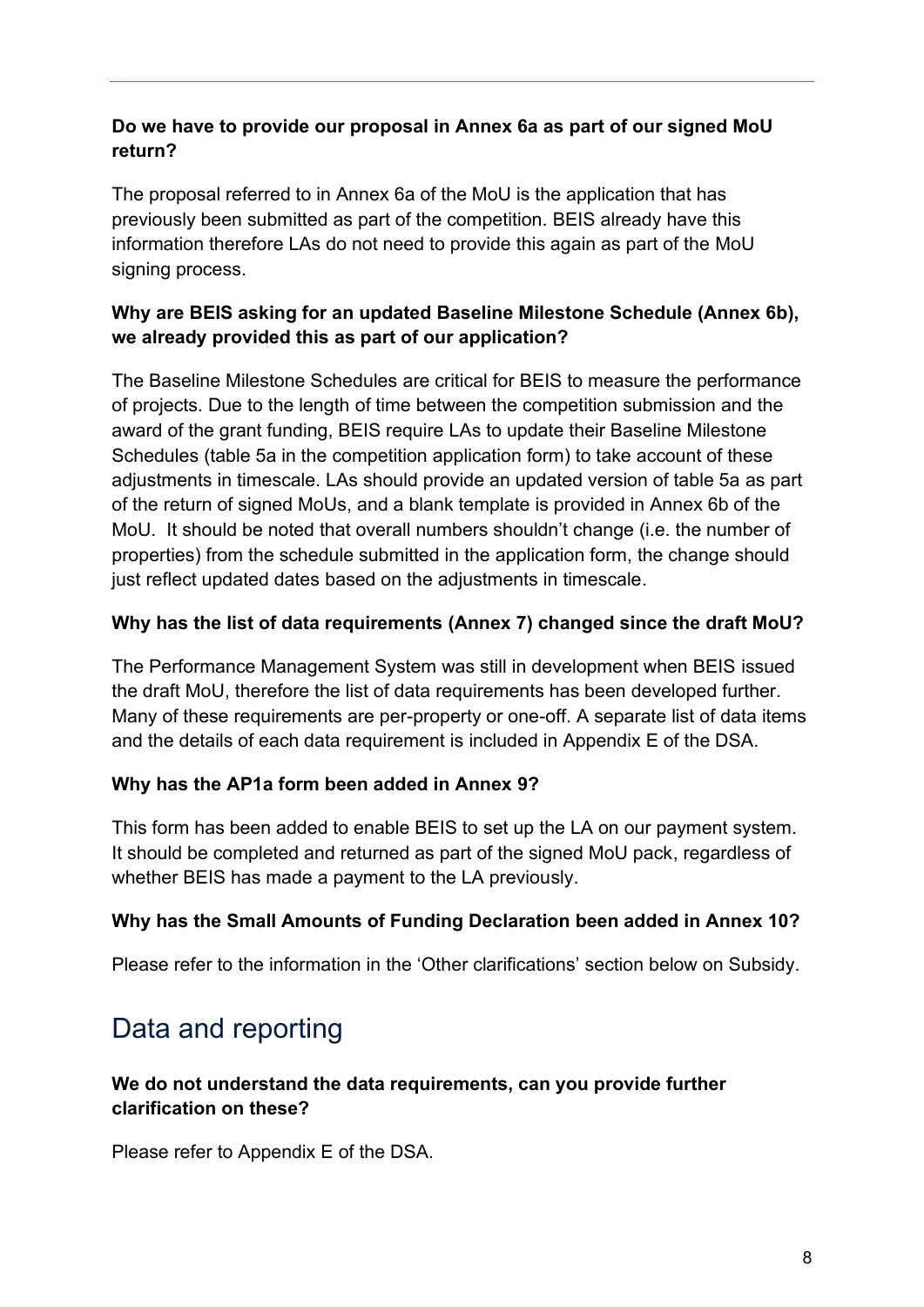#### **We do not understand the process of providing the Monthly Report, can you provide further clarification?**

BEIS will provide a spreadsheet template which contains sections to add all of the data required. Once the required data is added into this spreadsheet, it should be uploaded onto the gov.uk site. This will be communicated in further detail as part of a kick-off event along with a demonstration of how to use the system. We will also have follow-up webinars where the process can be explained in further detail.

#### **When should we provide the first Monthly Report?**

You should provide the first Monthly Report on or before the 10<sup>th</sup> working day of April 2022.

## <span id="page-8-0"></span>Other clarifications

#### **What is the Learning Community that is mentioned in paragraph 89 of the MoU and how will involvement be agreed?**

All Wave 1 projects will be invited to participate in our SHDF Learning Community, where project representatives can meet on a regular basis to collaborate, network and share knowledge and lessons learned. We strongly encourage projects actively participate in these sessions to make the most of this opportunity to learn from each other. You will be given more information about the Learning Community during the upcoming webinars and in the Wave 1 kick-off event.

#### **Subsidy**

Where grant funding is passed from a lead LA to a Private Registered Provider, for example a Housing Association as part of a consortium, this will be considered a subsidy. The LA will need to ensure compliance with the subsidy control rules (see further information at section 2.3 of the published scheme guidance).<sup>2</sup>

In instances of a LA using grant funding on their own social housing stock – this will not be considered a subsidy.

Where leaseholder or freeholder (right to buy) properties, including those that are privately rented, are included in the LA's submitted Proposal, the Small Amounts of Funding Exemption applies. To receive funding under this exemption, RPs should declare to LAs that the support they are receiving does not exceed 325,000 Special

<sup>2</sup> [https://www.gov.uk/government/publications/complying-with-the-uks-international-obligations-on](https://www.gov.uk/government/publications/complying-with-the-uks-international-obligations-on-subsidy-control-guidance-for-public-authorities/technical-guidance-on-the-uks-international-subsidy-control-commitments)[subsidy-control-guidance-for-public-authorities/technical-guidance-on-the-uks-international-subsidy](https://www.gov.uk/government/publications/complying-with-the-uks-international-obligations-on-subsidy-control-guidance-for-public-authorities/technical-guidance-on-the-uks-international-subsidy-control-commitments)[control-commitments](https://www.gov.uk/government/publications/complying-with-the-uks-international-obligations-on-subsidy-control-guidance-for-public-authorities/technical-guidance-on-the-uks-international-subsidy-control-commitments)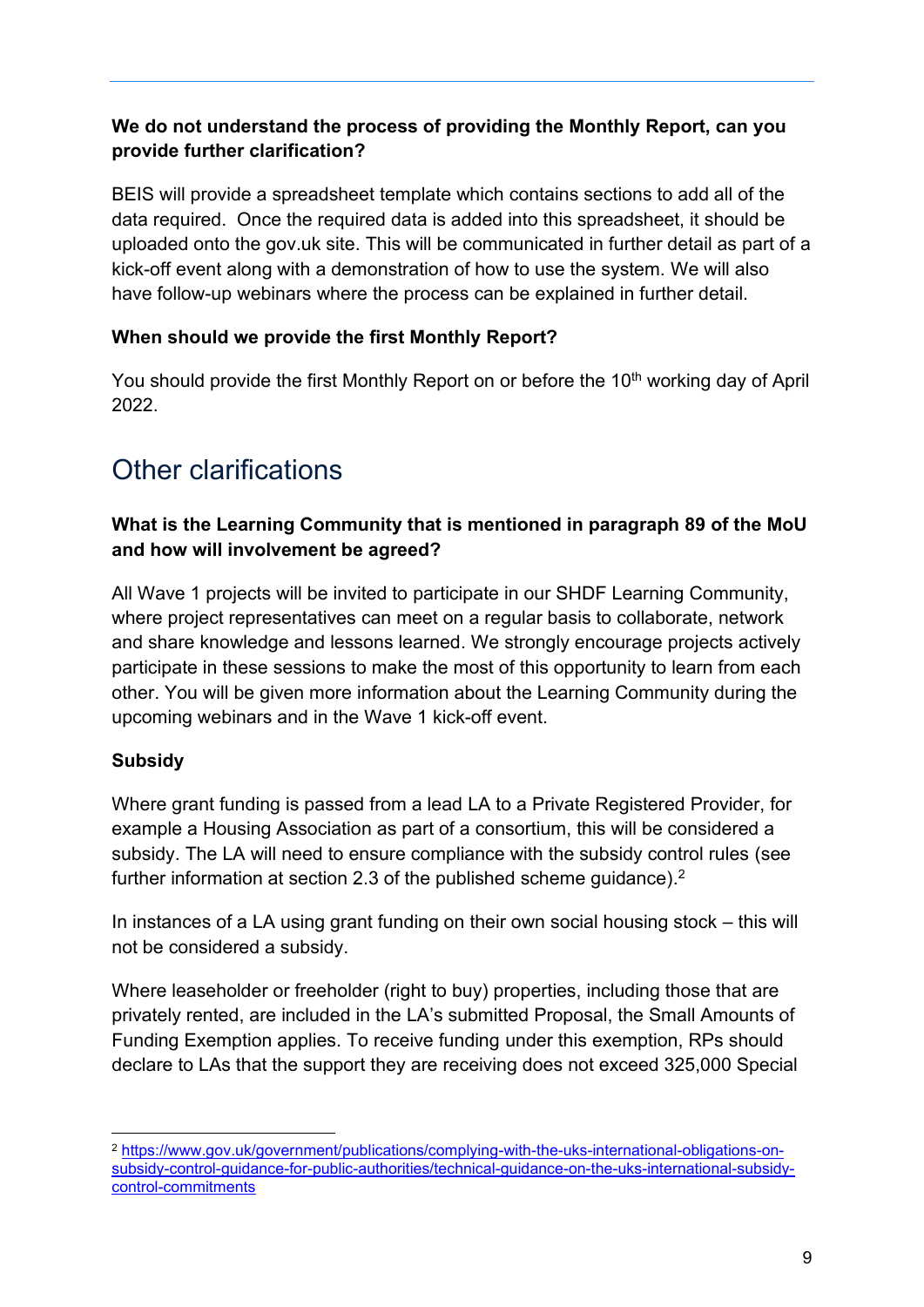Drawing Rights threshold across three financial years from all public sources. Subsidies below this amount are exempt from the subsidy provisions of the TCA.

All LAs will receive a Small Amounts of Funding Exemption declaration in their MoU pack (Annex 10 of the MoU). The LA will be responsible for assessing whether a declaration needs to be made for any of the above properties in their bids. Where no applicable properties are included, please submit a nil return. If you are required to submit Annex 10 sooner than the 28<sup>th</sup> February, you will have been notified about this in your successful letter.

If you have any queries on the completion of the form, and to submit your return, please contact [shdf.wave1.mou@beis.gov.uk.](mailto:shdf.wave1.mou@beis.gov.uk)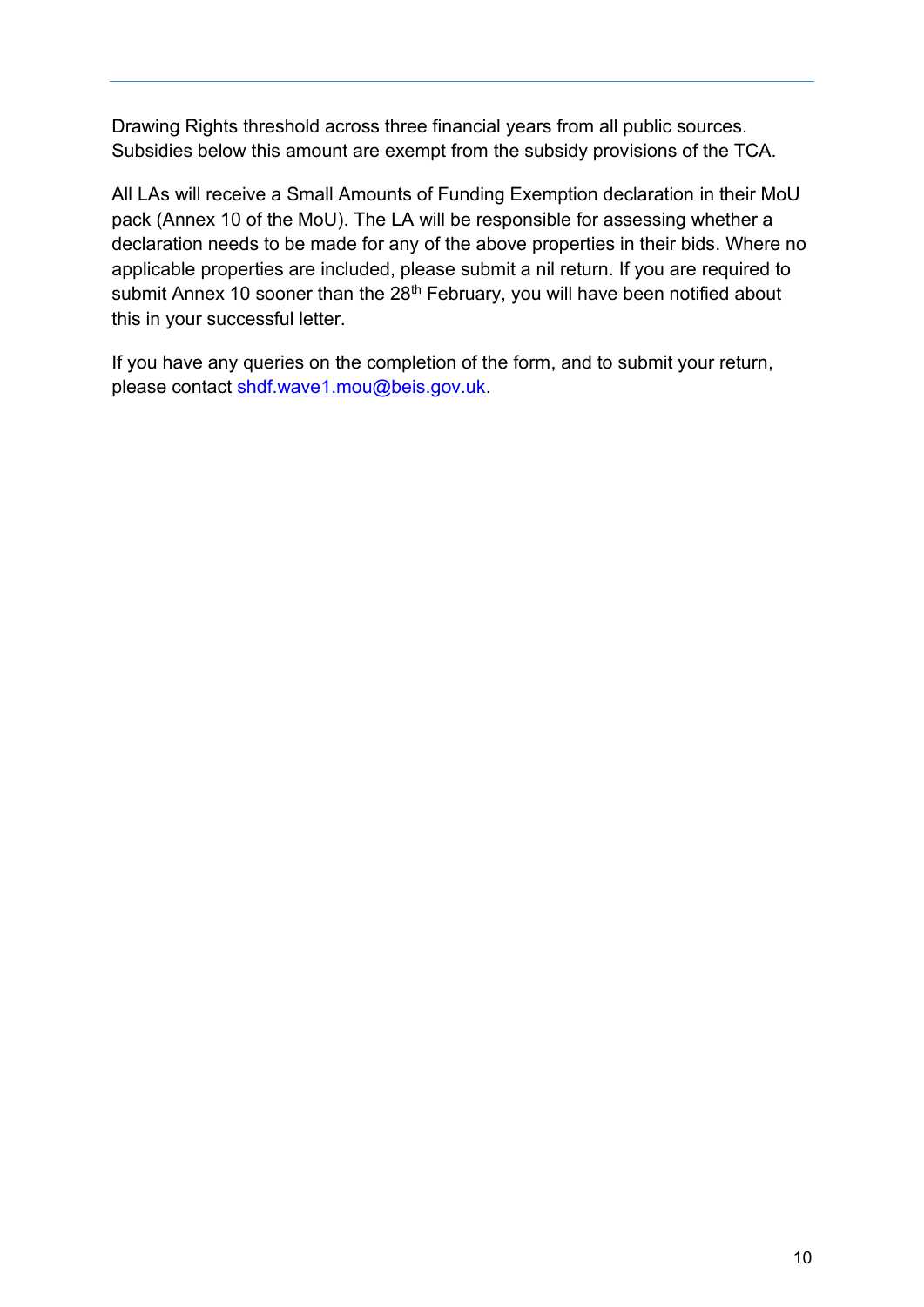## <span id="page-10-0"></span>Appendix A: Document Completion Checklist

| <b>Main MoU</b>     |               |                                                                |
|---------------------|---------------|----------------------------------------------------------------|
| <b>Section name</b> | Paragraph no. | Information to be inputted                                     |
|                     |               |                                                                |
| Notice and          | 111           | Key day to day contacts with BEIS (who will be contacting BEIS |
| Communications      |               | most regularly)                                                |
|                     |               | Signature, name and position of the person signing the MoU on  |
|                     |               | behalf of the Authority                                        |

| Annex 1: Section 151 or Section 73 Officer Declaration (to be provided with the signed MoU) |  |                                                                  |
|---------------------------------------------------------------------------------------------|--|------------------------------------------------------------------|
| Section name                                                                                |  | Paragraph no. Information to be inputted                         |
|                                                                                             |  |                                                                  |
|                                                                                             |  | Signature, name and position of the person signing (Section 151) |
|                                                                                             |  | or 73 officer)                                                   |
|                                                                                             |  | Date of signature                                                |

| Annex 3: Grant Claim Form (to be provided with the signed MoU) |               |                                                                  |
|----------------------------------------------------------------|---------------|------------------------------------------------------------------|
| Paragraph name                                                 | Paragraph no. | Information to be inputted                                       |
| Section 1                                                      |               | Local Authority name                                             |
|                                                                |               | <b>Bank Details:</b>                                             |
|                                                                |               | Bank name & address<br>$\bullet$                                 |
|                                                                |               | Sort code                                                        |
|                                                                |               | Account number                                                   |
|                                                                |               | Account name<br>$\bullet$                                        |
|                                                                |               | Contact name                                                     |
|                                                                |               | Contact telephone number                                         |
|                                                                |               | Contact email address                                            |
| Section 6                                                      |               | Signature, Name and Position of a Senior Local Authority Officer |
|                                                                |               | Date                                                             |

**Annex 4: Risk Register** *(to be provided with the first monthly report)* **Section name Paragraph no. Information to be inputted** - **Complete the risk register template provided** 

**Annex 5: Data Sharing Agreement** *(to be provided no later than 15 April 2022)* See separate guidance in Appendix B of this FAQ

| Annex 6b: Updated Baseline Milestone Schedule (to be provided with the signed MoU) |   |                                                            |
|------------------------------------------------------------------------------------|---|------------------------------------------------------------|
| Paragraph name                                                                     |   | Paragraph no. Information to be inputted                   |
|                                                                                    | - | Complete the baseline milestone schedule template provided |
|                                                                                    |   |                                                            |

| Annex 9: AP1a form (to be provided with the signed MoU) |   |                                          |
|---------------------------------------------------------|---|------------------------------------------|
| Paragraph name                                          |   | Paragraph no. Information to be inputted |
| $\sim$                                                  | - | Complete the form                        |

(continued overleaf)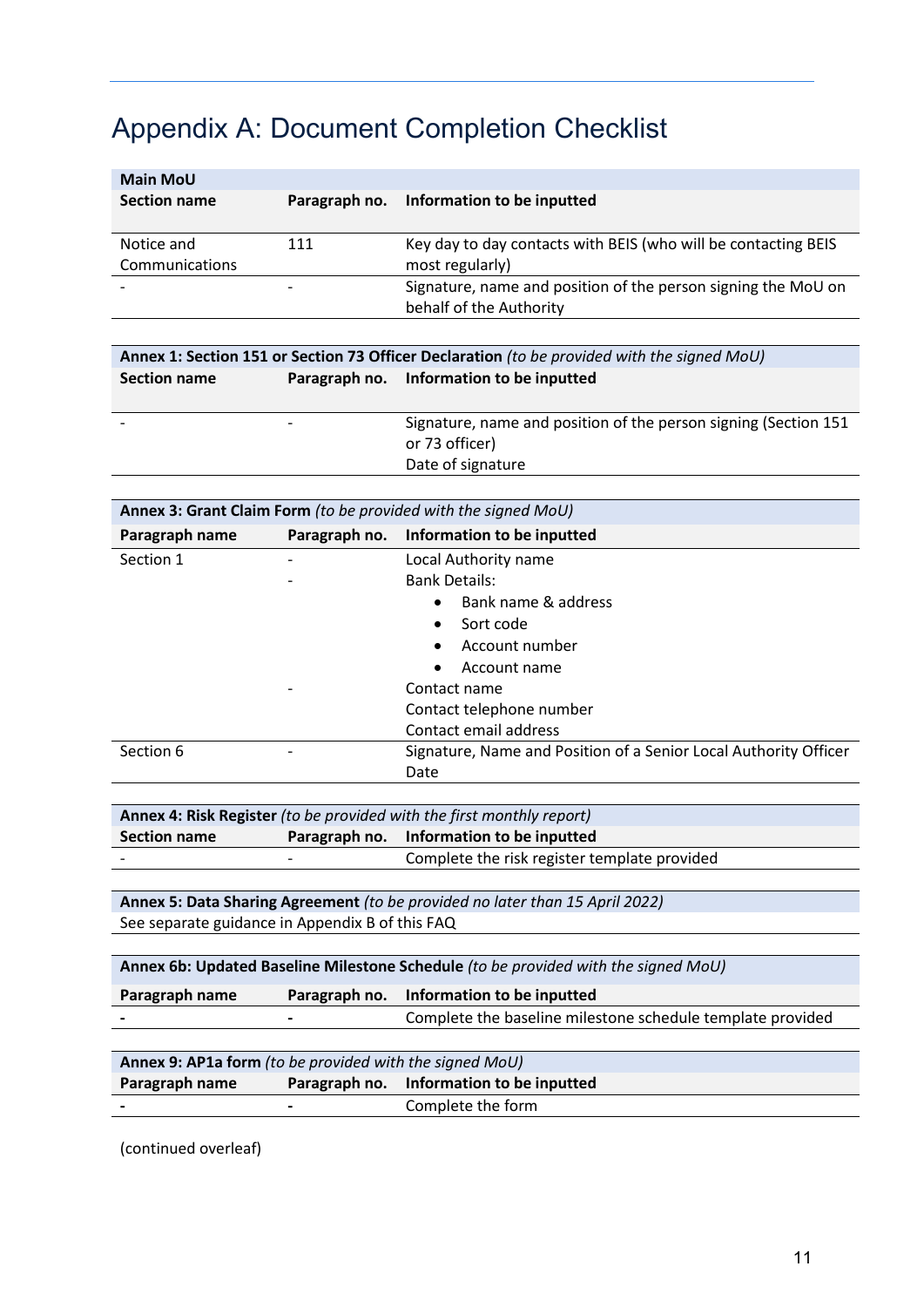| Annex 10: Small Amounts of Funding Declaration (to be provided with the signed MoU) |               |                                                                 |
|-------------------------------------------------------------------------------------|---------------|-----------------------------------------------------------------|
| Paragraph name                                                                      | Paragraph no. | Information to be inputted                                      |
|                                                                                     |               | Tick the statement that applies                                 |
|                                                                                     |               | Insert the Authority's fiscal year                              |
|                                                                                     |               | Add details of Particulars of any De Minimis State Aid or Small |
|                                                                                     |               | Amounts of Financial Assistance received during the current or  |
|                                                                                     |               | previous two fiscal years                                       |
|                                                                                     |               | Signature, For and on behalf of, Position, Date                 |
|                                                                                     |               | <b>OR</b>                                                       |
|                                                                                     |               | Where no applicable properties are included, please submit a    |
|                                                                                     |               | nil return.                                                     |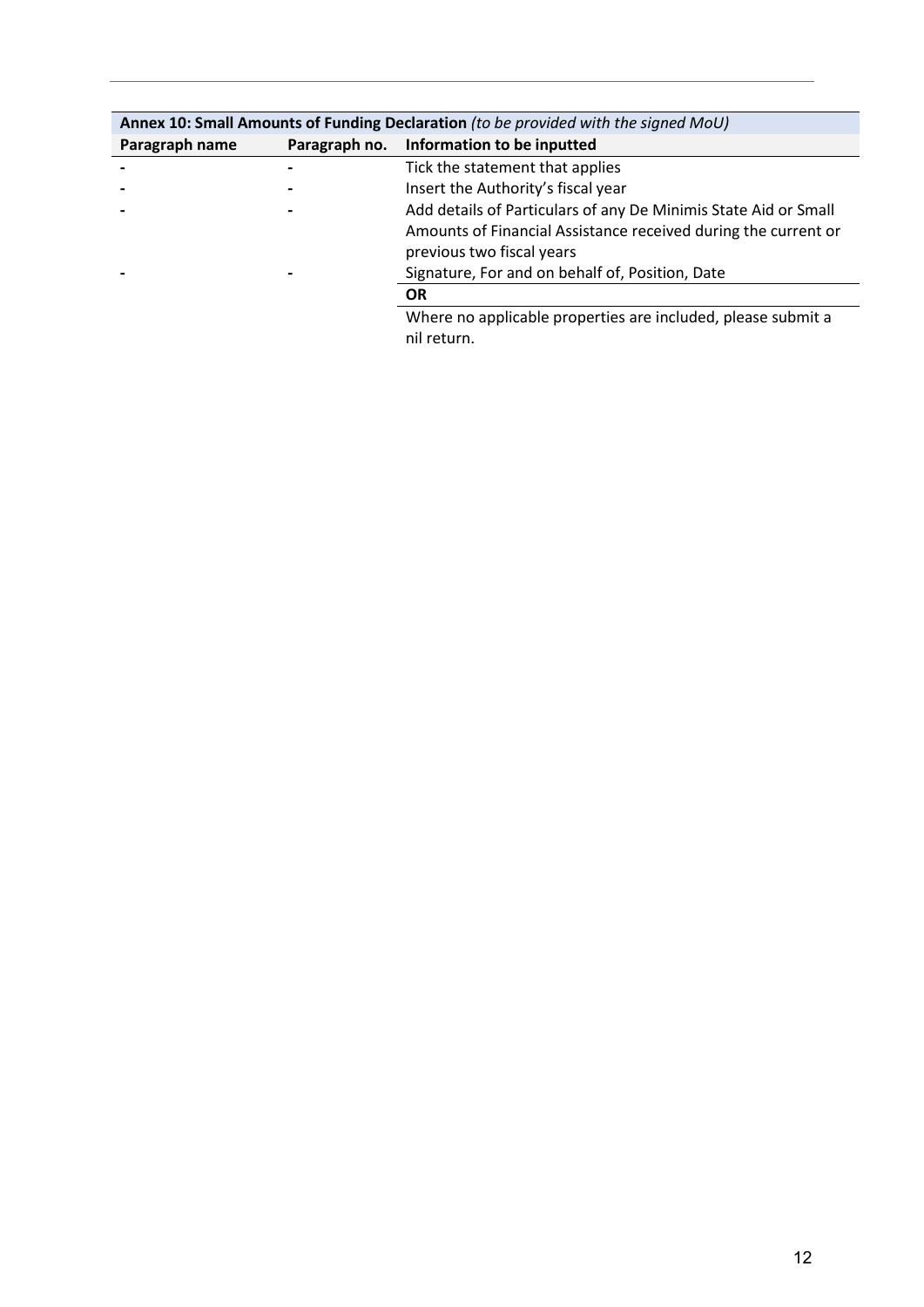## <span id="page-12-0"></span>Appendix B: Data Sharing Agreement Walkthrough Pack

#### DSA Overview

This Data Sharing Agreement (DSA) between BEIS and the grant-winning Local Authority (LA) complements the Memorandum of Understanding (MoU) for the grant. It confirms that the LA has a system in place to fulfil the Reporting Requirements in its MoU with BEIS, as outlined under Annex 7 and paragraphs 54-58 of the MoU. The data shared has been identified by BEIS as necessary to deliver and evaluate the scheme. This DSA enables the lawful sharing of this data to fulfil the MoU conditions of the grant.

LA's have two options for how to complete the DSA, and fulfil data sharing requirements:

- 1. The grant-winning LA, referred to as **the Authority** in this DSA, will share all data, including personal data of its teams, residents and installers, with BEIS as required under the MoU.
- 2. The LA directs a third party to share data with BEIS on its behalf. The LA must make sure there is a **binding contract** between it and any third parties sharing data, containing a number of compulsory provisions, such that third parties must fulfil the MoU reporting requirements on its behalf.

In both scenarios, the LA is a joint data controller with BEIS, since it makes decisions about processing activities, and directs processing activities.

#### **To complete the DSA:**

- **1.** Develop a system to ensure that reporting data, including personal data of tenants and installers needed to deliver the project (e.g. contact details, addresses), are collected, stored, processed, and shared with BEIS safely.
- **2.** If this includes outsourcing data processing to a third party, ensure there is a binding contract in place, to ensure the terms of this DSA, and the requirements of the MOU, will be met.
- **3.** Check whether your project needs a Data Protection Impact Assessment (DPIA).
- **4.** Develop a delivery model that ensures all data subjects in the project are provided both the BEIS Privacy Notice, and your own Privacy Notice, and the Consent Form (Appendix G). This Privacy Notice may be based on the template provided (Appendix F), or use an existing one. Either way, the LA must ensure there is a project Privacy Notice that meets the requirements outlined in paragraphs 31-39 of this DSA.
- **5.** The LA completes the DSA by populating blank boxes in the DSA, following the walkthrough guidance.
- **6.** Submit the completed DSA to you DPO and, if necessary, legal team, for review.
- **7.** Once approved by their DPO, return the DSA to BEIS, signed by your agreement owner, also referred to as your Information Asset Officer (IAO) in UK GDPR.

Please note, the Data Protection Impact Assessment (DPIA) is a preliminary step to completing the DSA. It is the process through which you design the data management system for your project. DPIAs can take significant time. To ensure the DSA is returned in time to enable you to meet the MoU reporting requirements in a timely fashion, please ensure your project Privacy Notice, DPIA, and any external third-party agreements you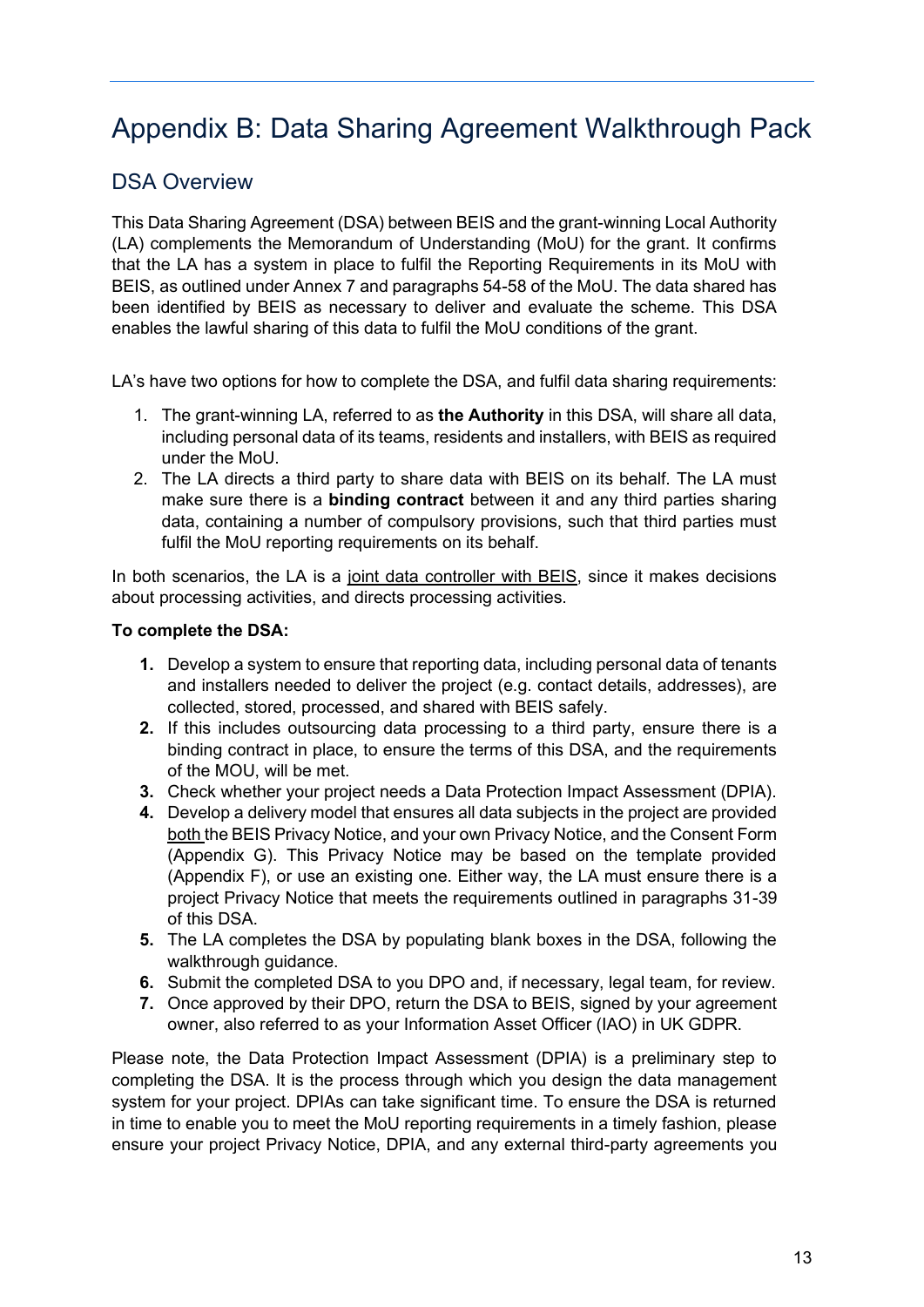may need to set-up your data sharing system to meet MoU requirements, **start as soon as possible**.

| <b>DSA Checklist</b>  |                                       |
|-----------------------|---------------------------------------|
| <b>Item</b>           | <b>Action</b>                         |
|                       | <b>Signatory Details</b>              |
|                       | Paragraph 17                          |
|                       | Paragraph 27d                         |
|                       | Paragraph 71 + 72                     |
|                       | Paragraph 75 + 81                     |
| <b>Consult Data</b>   | DPIA approved                         |
| Protection            | DSA approved                          |
| <b>Privacy Notice</b> | <b>Complete Privacy Notice</b>        |
|                       | Consent system in place               |
| Appendices            | <b>Review Appendices A-E</b>          |
|                       | Appendix H - Contact Details Complete |
|                       | Appendix I – Signature and Date       |
| Finish                | <b>Return to BEIS</b>                 |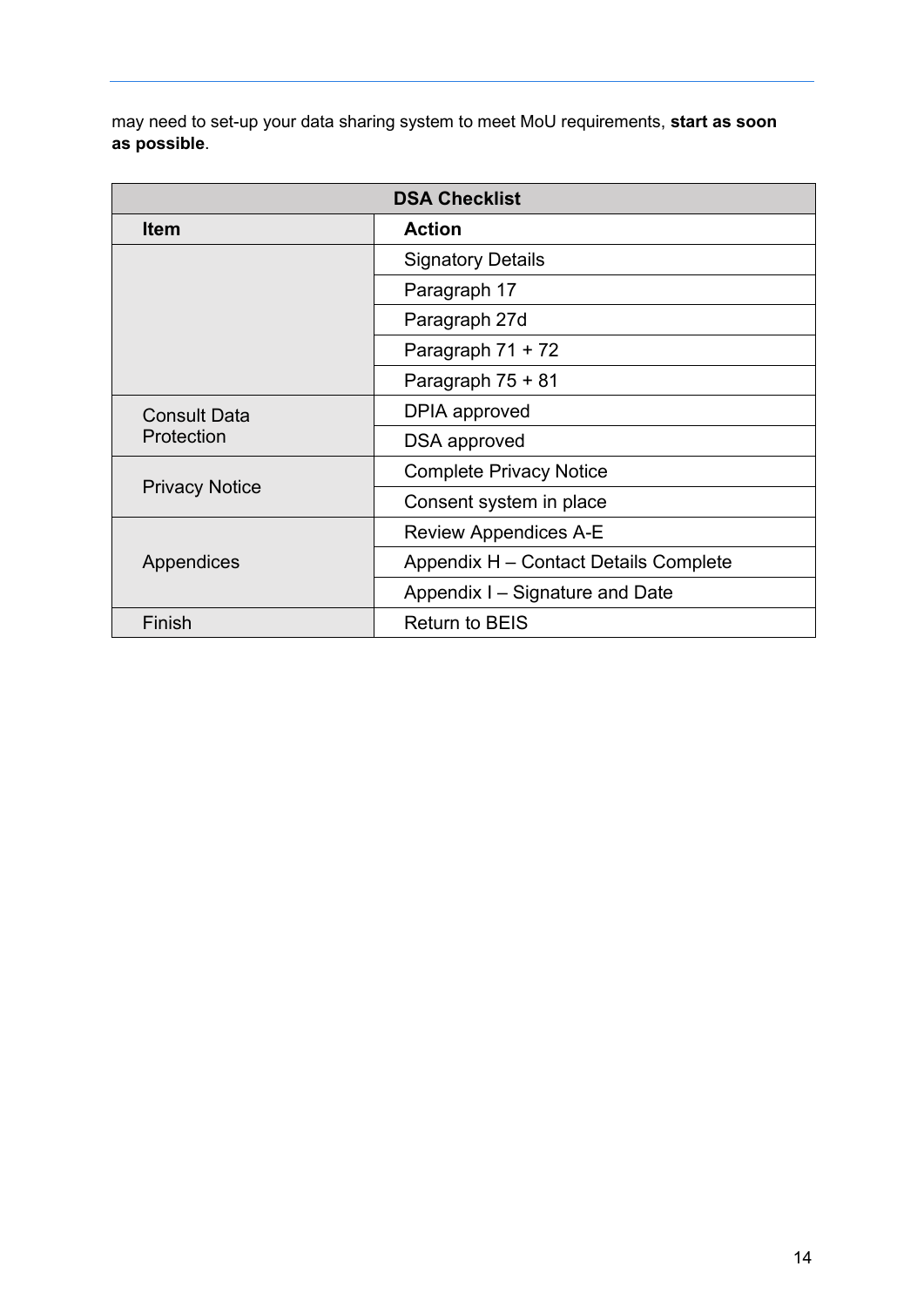#### Core DSA Text

#### **Signatory Details**

Agreement Owners for DSAs are senior responsible individuals, responsible for understanding why information is held, what is added and what is removed, how information is moved, and who has access and why. They are also known as Information Asset Owners (IAOs) in UK GDPR.

They will also have to sign the DSA upon completion, before returning to BEIS, in Appendix I of the DSA.

Please add:

• Name, role, and email address of your senior responsible individual for the project.

#### **Introduction**

This section explains how the DSA is limited to the data sharing arrangements between the Partners necessary to fulfil the requirements in the MoU. If you are outsourcing data processing to a third party, make sure there is a legally binding arrangement in place to ensure their activities meets the requirements in the MoU.

#### **Principle 1 – Lawfulness, fairness & transparency**

This section explains why this data sharing is necessary for each Partner, the specific aims each Partner has and the benefits each Partner hopes to realise. This should be documented in precise terms so that all Partners are absolutely clear as to the purposes for which data may be shared and used, and the legal basis for each use of the data shared to BEIS.

Personal data requires a legal basis for processing under UK GDPR. We require the contact details (i.e. personal data) of your project team to deliver the project, on a public task legal basis. However, we intend to rely on consent for the evaluation activity. This means personal data shared for evaluation and research purposes can only be shared between the Partners and BEIS (and BEIS' appointed evaluation partner) on a consent basis.

#### **Data to be shared**

This section summarises data to be shared with BEIS under this DSA.

Before agreeing, please:

Review the full list of data items to be shared with BEIS in Appendix E of this DSA, and have systems in place to share these with BEIS on request.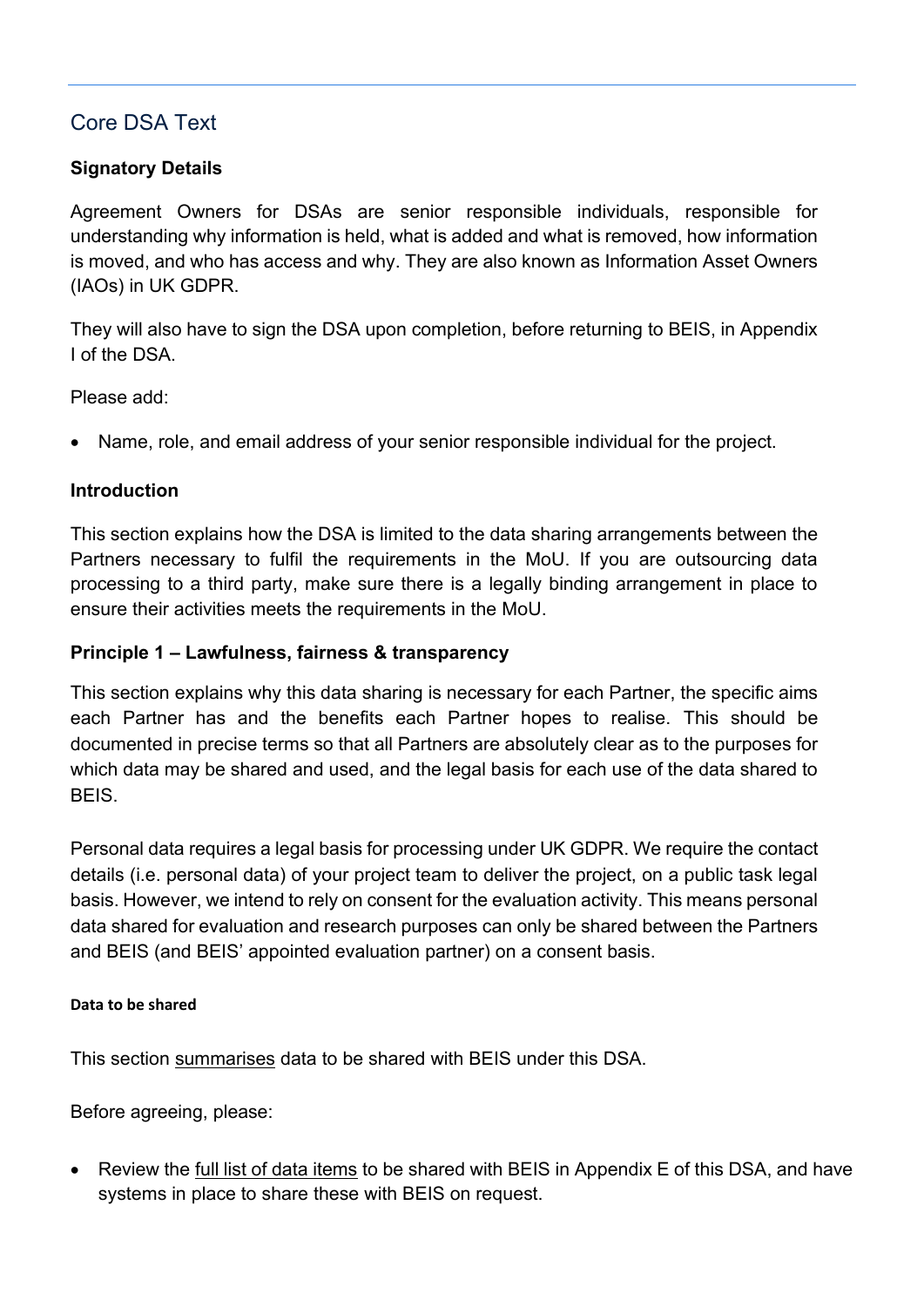• If using third parties to process data shared under this DSA, have formal agreements in place to ensure they will share this data with BEIS, to meet the requirements outlined under Annex 7 and paragraphs 54-58 of the MoU, on your behalf.

#### **How data will be shared**

BEIS provides the system for sharing the Data with us, but projects are responsible to ensure there is a system in place for the Data to be collected and stored, ready to share with BEIS.

This section confirms that the Authority has their own system in place to ensure that the Data is collected, processed and transferred to BEIS securely. Check if you need to complete a **Data Protection Impact Assessment (DPIA)**, any third-party contractual agreements, and seeking legal advice and consultation with their Data Protection Officer.

The DPIA process requires significant time to complete.

• Paragraph 17. Please check whether you need to complete a DPIA before attempting to finalise the DSA.

#### **Legal gateways**

A legal gateway is the power which allows the data sharing to take place. It may be derived from a piece of legislation or the Common Law, or on a consent basis only.

BEIS have listed their legal gateways here. Partners may choose to add further functions that are supported by SHDF – Wave 1 Data Sharing. Some examples from the Demonstrator projects have included: the Housing Act 1988, 1996, and 2004, the Housing (Homelessness) Act 2002 and the Homelessness Reduction Act 2017 and Localism Act 2011, in the public interest or in the exercise of official authority vested in your organisation, or for the performance of contractual obligations e.g. under any tenancy or lease.

All legal gateways, and consent basis, must be mirrored in your DPIA and the Privacy Notice(s) you provide data subjects to explain the lawful processing of their personal data. Projects must ensure that the use and management of consent adheres to the Information Commission Officer's [guidance,](https://ico.org.uk/for-organisations/guide-to-data-protection/guide-to-the-general-data-protection-regulation-gdpr/lawful-basis-for-processing/consent/) and that the use of that personal data is restricted to the purposes allowed by that **consent**. If you are unsure which legal gateways might be relevant, or whether there is a gateway, please **seek legal advice**.

• Paragraph 27d. Partners may add further functions that are supported by SHDF – Wave 1 data sharing.

#### **Data controller relationship**

Local Authorities do not need to add other sharing arrangements to this section. This section provides further context as to how BEIS and the lead Local Authority will act as joint data controller for the data shared and responsibilities for onward use. It also adds further clarity to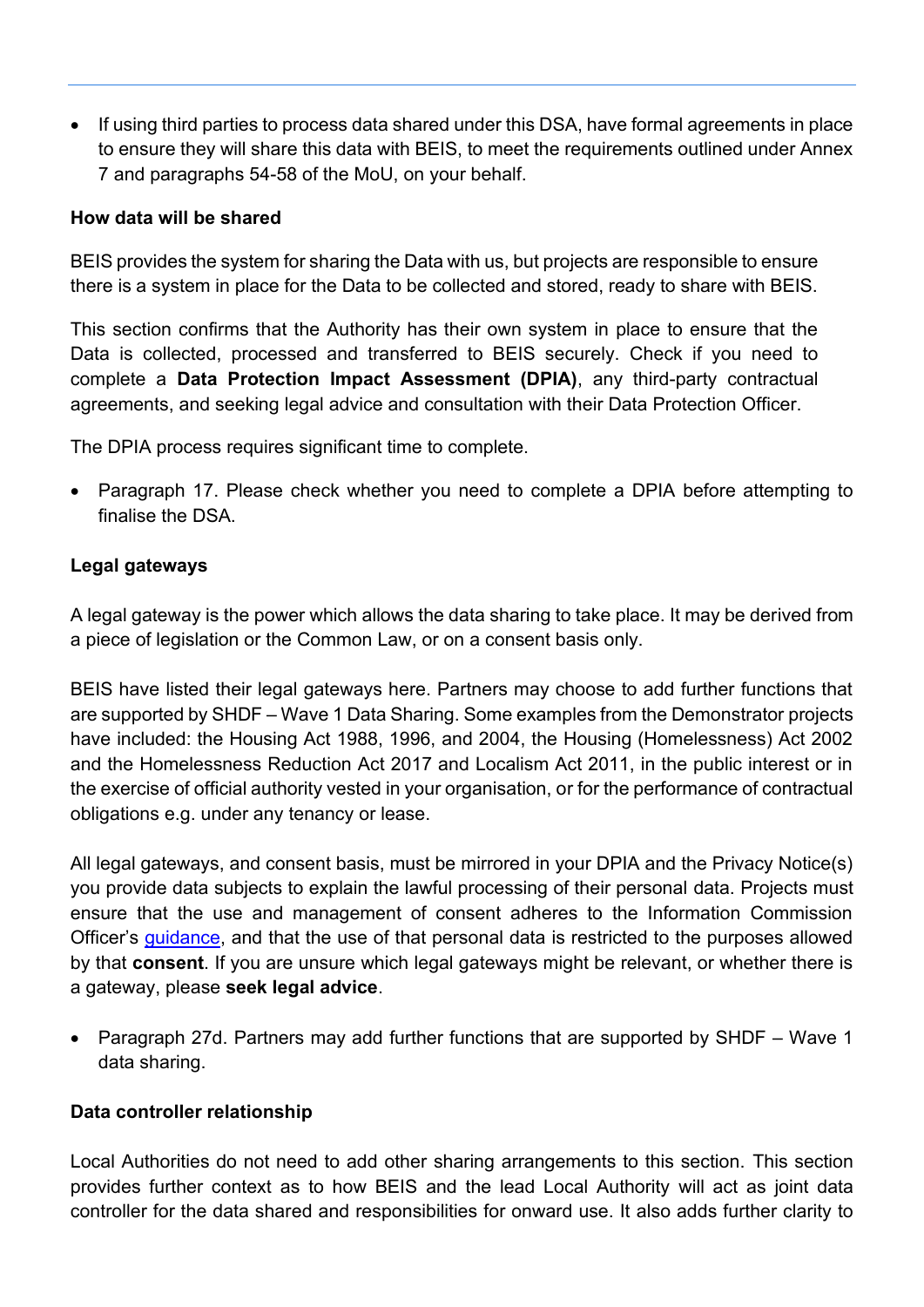your role as a joint data controller when joining the project, even if you direct a third party to process personal data on your behalf.

#### **Transparency**

This section relates to how you will ensure data subjects under your project are informed about how and why their personal data is processed, and their rights. You must also provide the option for consent to data subjects, to enable processing purposes that require consent. You must notify data subjects that you will be sharing their personal data with BEIS. You must ensure BEIS' privacy information is provided to all data subjects, via BEIS' SHDF Privacy Notice alongside your own Privacy Notice.

Please:

- Complete a Privacy Notice for your project, as per the requirements in paragraphs 31-37 of the DSA, using the guide template in Appendix F if you prefer.
- Have a system in place to ensure that all your project participants receive your Privacy Notice, BEIS' Privacy Notice, and a Consent Form, to ensure their personal data shared with BEIS is processed safely.

#### **Principle 6 – Integrity and confidentiality**

This part of the DSA outlines the steps BEIS and the Authority's staff personally undertake to ensure the principles of the DSA can be carried out effectively. In paragraphs 62-65, BEIS details organisational trainings and procedures in place to ensure staff process the Data received under this DSA safely.

In addition, each Partner names the senior individuals responsible for the security of the data. This mirrors the signatories of the DSA.

As such:

• Paragraph 67. Add the individual names(s) of the Information Asset Owner(s) from the Authority in the format used by BEIS in paragraph 67 ("[Name], [Role] in [Organisation]").

#### **Principle 7 – Accountability**

This section outlines how Partners will demonstrate GDPR compliance. This may include the undertaking of a DPIA, having documented processes and procedures in place, having data sharing agreements in place, and the training of its staff. You must also confirm whether the processing of personal data will or will not be added to their central record of processing. This will likely depend on whether you are processing personal data internally, or relying on thirdparty outsourcing.

To complete: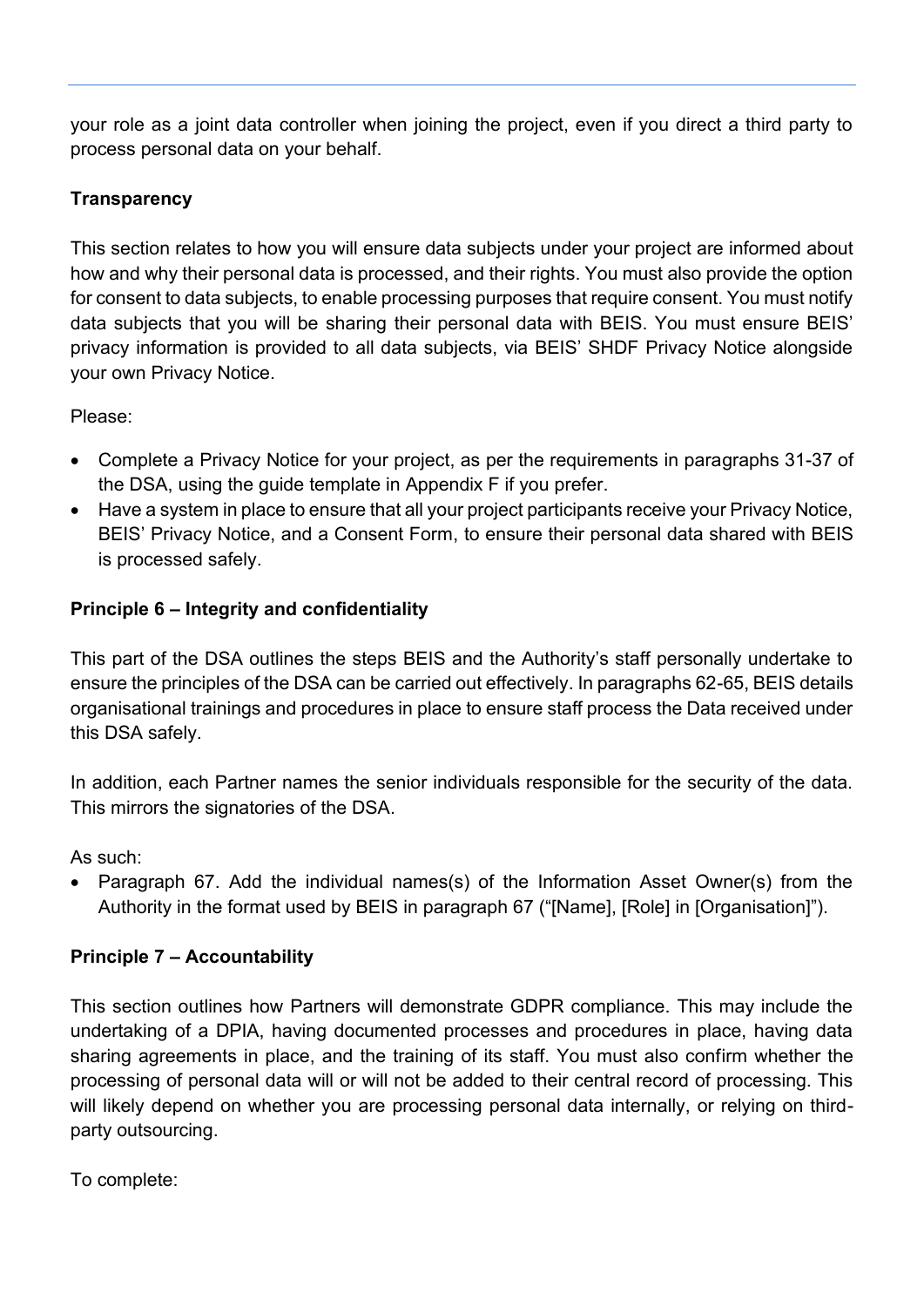- Paragraph 71. Provide detail to demonstrate your accountability and compliance with data protection principles. This might include your completion of a DPIA , and other activities that add to your accountability and demonstrate your compliance with UK GDPR. By way of example, please see BEIS' counterpart in Paragraph 69.
- Paragraph 72. Confirm whether or not personal data covered in this DSA will or will not be added to the Authority's existing central record of processing. If it is not added, please provide reasons for this (e.g. third-party outsourcing). By way of example, please see BEIS' counterpart in Paragraph 70.

#### **Governance and administration**

This section is where other relevant governance issues should be covered. For example, issues on which Partners need to agree handling such as offshoring, sub-processing, FOI queries, and other relevant governance processes that Partners may wish to document, such as a DPIA, consultation with your Data Protection Officer, etc.

- Paragraph 75. If needed, confirm that a DPIA has been completed for their project. Provide detail of what this DPIA covers and whether it will be published, in parallel with BEIS' DPIA statement in paragraph 74. If not needed, provide a reason why a DPIA was not needed.
- Paragraph 81. Confirm whether the Authority has consulted with their Data Protection Officer, or otherwise (for example through the DPIA process) obtained specialist data protection advice. Also state whether data subjects or their representatives have been or will be consulted before the processing covered by this DSA commences.

#### Appendices A- E

Build you data flow system and complete your DPIA around these requirements. Ensure any third-parties processing data on your behalf have full review of these Appendices, the core DSA text, and the MoU, and are under formal agreement to meet these data sharing requirements with BEIS on your behalf to deliver the project.

#### Appendices F – Privacy Notice Template

It is your responsibility to ensure that data subjects are informed about how and why their personal data is processed under your project, and can provide informed consent. You must issue a Privacy Notice for how your project will process personal data, in addition to BEIS' Privacy Notice and the Consent Form (Appendix G of the DSA).

The following template provides guidance for completing your Privacy Notice for SHDF – Wave 1 to ensure compliance with UK GDPR. You are welcome to work from an existing Privacy Notice within your organisation, rather than use this template, if you prefer.

Either way, you must ensure your Privacy Notice covers the processing of personal data in your project, aligning with your DPIA and data sharing agreement with BEIS, and meets the conditions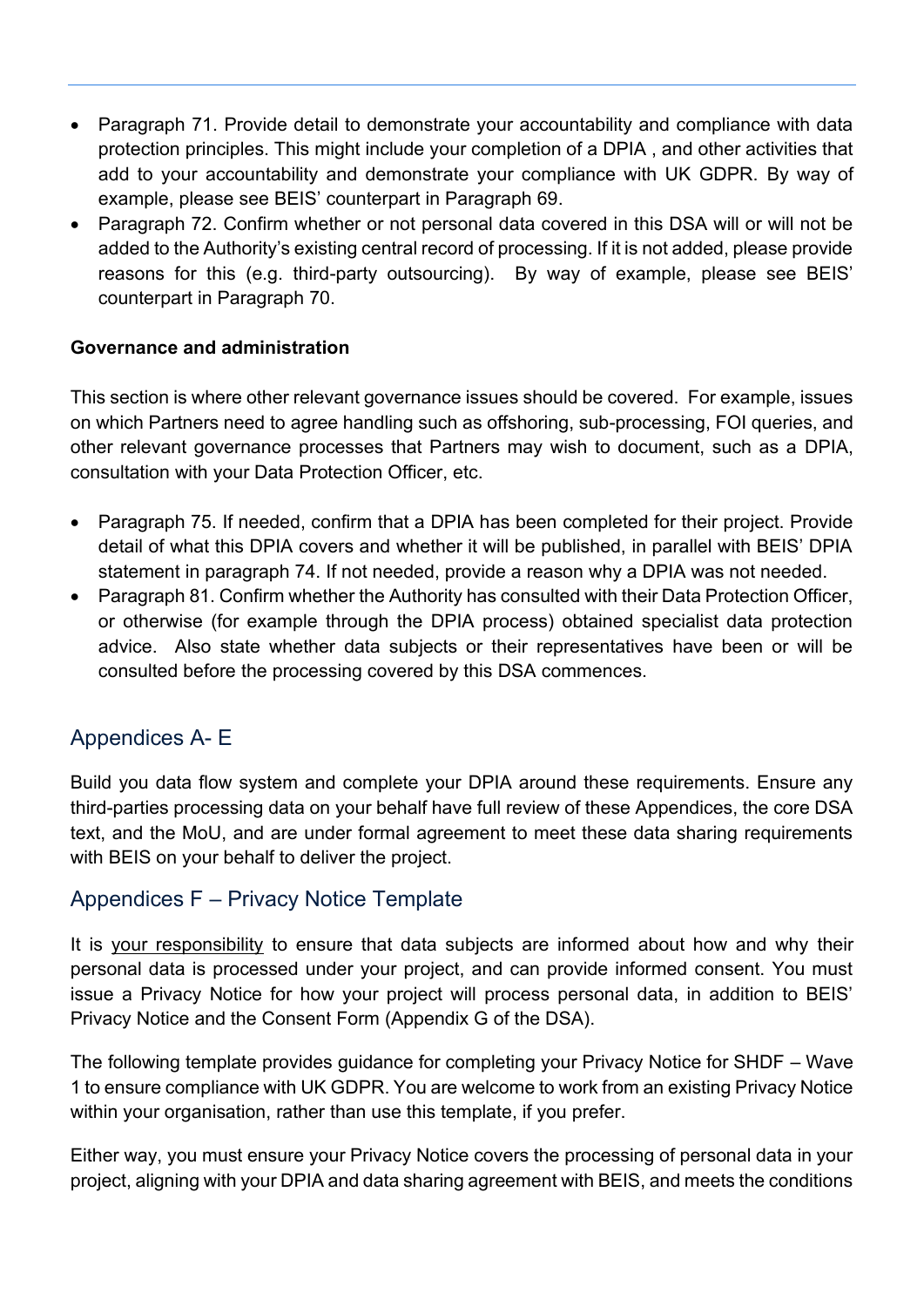in paragraphs 31-37 of the DSA. This is the responsibility of the lead LA to ensure your Privacy Notice meets UK GDPR compliance for your project.

#### **Overview**

- Introduction. Add the full list of project partners processing personal data under your project
- Introduction. Ensure data subjects have notice of BEIS' processing of their personal data.

#### **What personal data do we hold?**

This section outlines the personal data used under SHDF for different participant groups. If intending to issue separate privacy notices for installers, tenants and your own team members, you may remove different groups as relevant.

This is a full list of the data the BEIS Project Team has requested to be collected in connection with SHDF – Wave 1.

• Data. Add any other categories of personal data that you will process, including any more types of scheme eligibility information that you or your consortium partners will use (e.g. resident age, benefits eligibility, smart meter data).

#### **How will we use the information we hold about you?**

• Uses. Add any other uses of personal data processing under your project

#### **What is the legal basis for us to process your personal data?**

This section notifies data subjects of the legal basis for processing their personal data. Almost all data shared under the project is processed on a public interest basis. However, personal data collected in connection with SHDF – Wave 1 research and evaluation activities will be subject to consent. BEIS SHDF advise you to use the Consent Form offered in Appendix G of the DSA.

Further information on BEIS' research will be provided later into delivery of the programme. If you have concerns or further questions in respect of the consent process, please contact [shdf.wave1.mou@beis.gov.uk.](mailto:shdf.wave1.mou@beis.gov.uk)

• Legal Basis. Add any legal basis for processing personal data to complete your project. e.g. the Housing Act 1988, 1996, and 2004, the Housing (Homelessness) Act 2002 and the Homelessness Reduction Act 2017 and Localism Act 2011. To check your lawful basis for processing, please refer to the ICO website [here,](https://ico.org.uk/for-organisations/guide-to-data-protection/guide-to-the-general-data-protection-regulation-gdpr/lawful-basis-for-processing/consent/) and consult your own Legal team.

#### **Who will we share your information with?**

This section notifies data subjects of onward disclosure. You must provide data subjects notice that you share their personal data with BEIS on a public interest basis and on a consent basis, as well as any other parties you share their personal data with.